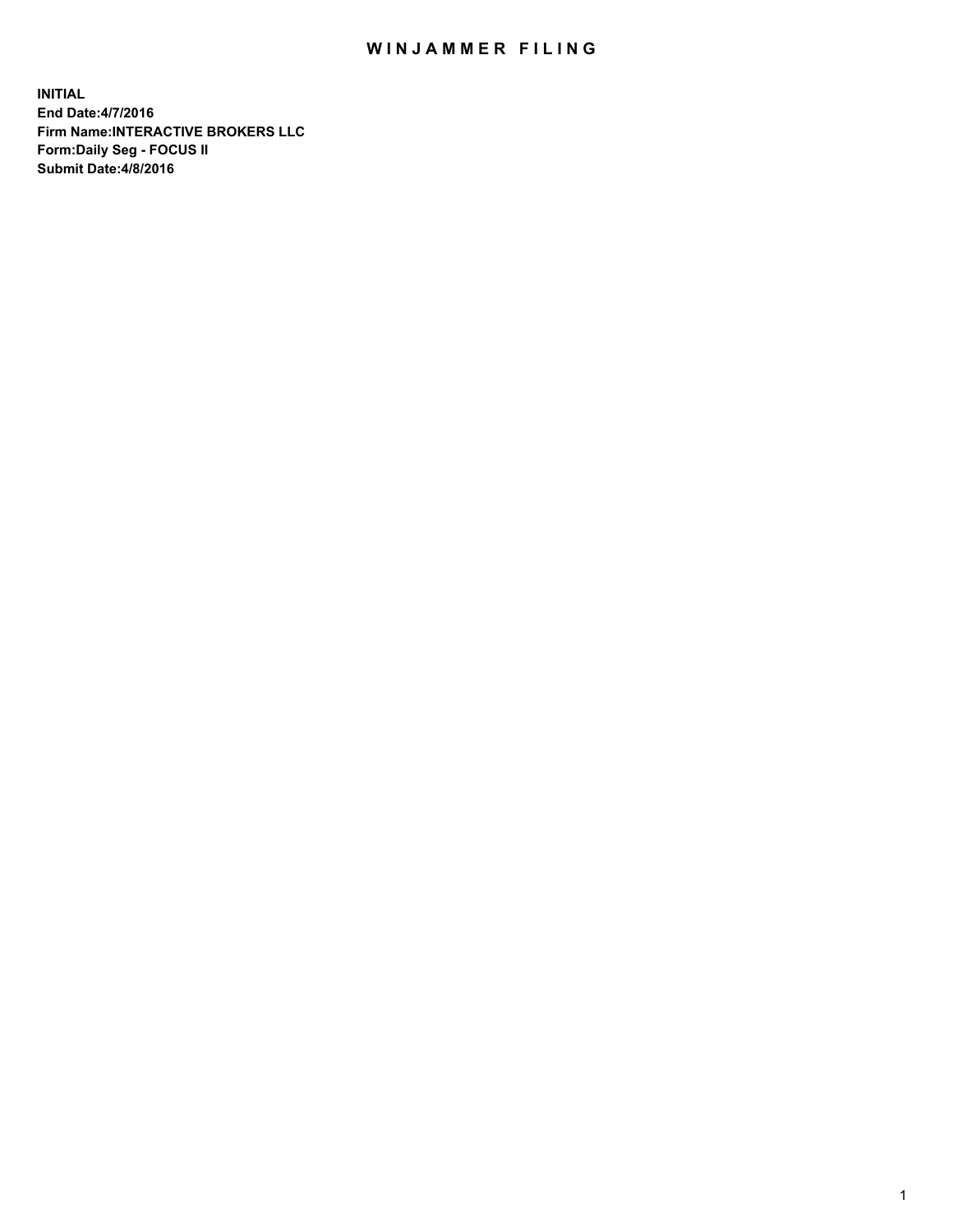## **INITIAL End Date:4/7/2016 Firm Name:INTERACTIVE BROKERS LLC Form:Daily Seg - FOCUS II Submit Date:4/8/2016 Daily Segregation - Cover Page**

| Name of Company<br><b>Contact Name</b><br><b>Contact Phone Number</b><br><b>Contact Email Address</b>                                                                                                                                                                                                                          | <b>INTERACTIVE BROKERS LLC</b><br><b>Alex Parker</b><br>203-618-7738<br>aparker@interactivebrokers.com |
|--------------------------------------------------------------------------------------------------------------------------------------------------------------------------------------------------------------------------------------------------------------------------------------------------------------------------------|--------------------------------------------------------------------------------------------------------|
| FCM's Customer Segregated Funds Residual Interest Target (choose one):<br>a. Minimum dollar amount: ; or<br>b. Minimum percentage of customer segregated funds required:%; or<br>c. Dollar amount range between: and; or<br>d. Percentage range of customer segregated funds required between:% and%.                          | <u>0</u><br>155,000,000 245,000,000<br><u>00</u>                                                       |
| FCM's Customer Secured Amount Funds Residual Interest Target (choose one):<br>a. Minimum dollar amount: ; or<br>b. Minimum percentage of customer secured funds required:%; or<br>c. Dollar amount range between: and; or<br>d. Percentage range of customer secured funds required between:% and%.                            | <u>0</u><br>80,000,000 120,000,000<br>0 <sub>0</sub>                                                   |
| FCM's Cleared Swaps Customer Collateral Residual Interest Target (choose one):<br>a. Minimum dollar amount: ; or<br>b. Minimum percentage of cleared swaps customer collateral required:% ; or<br>c. Dollar amount range between: and; or<br>d. Percentage range of cleared swaps customer collateral required between:% and%. | ₫<br>0 <sub>0</sub><br>0 <sub>0</sub>                                                                  |

Attach supporting documents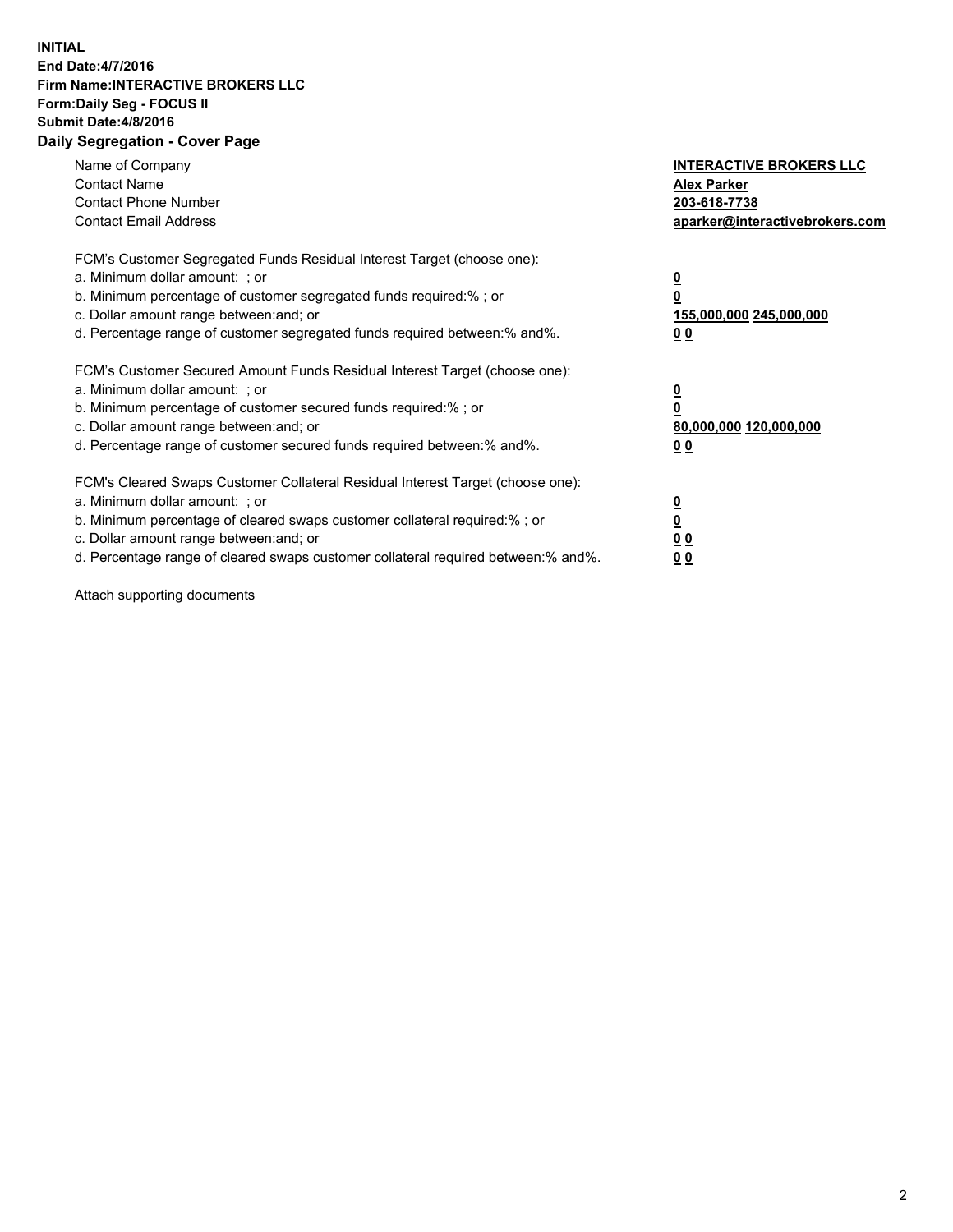## **INITIAL End Date:4/7/2016 Firm Name:INTERACTIVE BROKERS LLC Form:Daily Seg - FOCUS II Submit Date:4/8/2016 Daily Segregation - Secured Amounts**

|     | Foreign Futures and Foreign Options Secured Amounts                                                        |                                   |
|-----|------------------------------------------------------------------------------------------------------------|-----------------------------------|
|     | Amount required to be set aside pursuant to law, rule or regulation of a foreign                           | $0$ [7305]                        |
|     | government or a rule of a self-regulatory organization authorized thereunder                               |                                   |
| 1.  | Net ledger balance - Foreign Futures and Foreign Option Trading - All Customers                            |                                   |
|     | A. Cash                                                                                                    | 289,370,144 [7315]                |
|     | B. Securities (at market)                                                                                  | $0$ [7317]                        |
| 2.  | Net unrealized profit (loss) in open futures contracts traded on a foreign board of trade                  | 1,692,897 [7325]                  |
| 3.  | Exchange traded options                                                                                    |                                   |
|     | a. Market value of open option contracts purchased on a foreign board of trade                             | 49,827 [7335]                     |
|     | b. Market value of open contracts granted (sold) on a foreign board of trade                               | -100,024 [7337]                   |
| 4.  | Net equity (deficit) (add lines 1.2. and 3.)                                                               | 291,012,844 [7345]                |
| 5.  | Account liquidating to a deficit and account with a debit balances - gross amount                          | 611,606 [7351]                    |
|     | Less: amount offset by customer owned securities                                                           | 0 [7352] 611,606 [7354]           |
| 6.  | Amount required to be set aside as the secured amount - Net Liquidating Equity                             | 291,624,450 [7355]                |
|     | Method (add lines 4 and 5)                                                                                 |                                   |
| 7.  | Greater of amount required to be set aside pursuant to foreign jurisdiction (above) or line                | 291,624,450 [7360]                |
|     | 6.                                                                                                         |                                   |
|     | FUNDS DEPOSITED IN SEPARATE REGULATION 30.7 ACCOUNTS                                                       |                                   |
| 1.  | Cash in banks                                                                                              |                                   |
|     | A. Banks located in the United States                                                                      | $Q$ [7500]                        |
|     | B. Other banks qualified under Regulation 30.7                                                             | 0 [7520] 0 [7530]                 |
| 2.  | Securities                                                                                                 |                                   |
|     | A. In safekeeping with banks located in the United States                                                  | 359,675,168 [7540]                |
|     | B. In safekeeping with other banks qualified under Regulation 30.7                                         | 0 [7560] 359,675,168 [7570]       |
| 3.  | Equities with registered futures commission merchants                                                      |                                   |
|     | A. Cash                                                                                                    | $0$ [7580]                        |
|     | <b>B.</b> Securities                                                                                       | $0$ [7590]                        |
|     | C. Unrealized gain (loss) on open futures contracts                                                        | $0$ [7600]                        |
|     | D. Value of long option contracts                                                                          | $0$ [7610]                        |
|     | E. Value of short option contracts                                                                         | 0 [7615] 0 [7620]                 |
| 4.  | Amounts held by clearing organizations of foreign boards of trade                                          |                                   |
|     | A. Cash                                                                                                    | $0$ [7640]                        |
|     | <b>B.</b> Securities                                                                                       | $0$ [7650]                        |
|     | C. Amount due to (from) clearing organization - daily variation                                            | $0$ [7660]                        |
|     | D. Value of long option contracts                                                                          | $0$ [7670]                        |
|     | E. Value of short option contracts                                                                         | 0 [7675] 0 [7680]                 |
| 5.  | Amounts held by members of foreign boards of trade                                                         |                                   |
|     | A. Cash                                                                                                    | 58,263,418 [7700]                 |
|     | <b>B.</b> Securities                                                                                       | $0$ [7710]                        |
|     | C. Unrealized gain (loss) on open futures contracts                                                        | 207,896 [7720]                    |
|     | D. Value of long option contracts                                                                          | 49,827 [7730]                     |
|     | E. Value of short option contracts                                                                         | -100,024 [7735] 58,421,117 [7740] |
| 6.  | Amounts with other depositories designated by a foreign board of trade                                     | $0$ [7760]                        |
| 7.  | Segregated funds on hand                                                                                   | $0$ [7765]                        |
| 8.  | Total funds in separate section 30.7 accounts                                                              | 418,096,285 [7770]                |
| 9.  | Excess (deficiency) Set Aside for Secured Amount (subtract line 7 Secured Statement<br>Page 1 from Line 8) | 126,471,835 [7380]                |
| 10. | Management Target Amount for Excess funds in separate section 30.7 accounts                                | 80,000,000 [7780]                 |
| 11. | Excess (deficiency) funds in separate 30.7 accounts over (under) Management Target                         | 46,471,835 [7785]                 |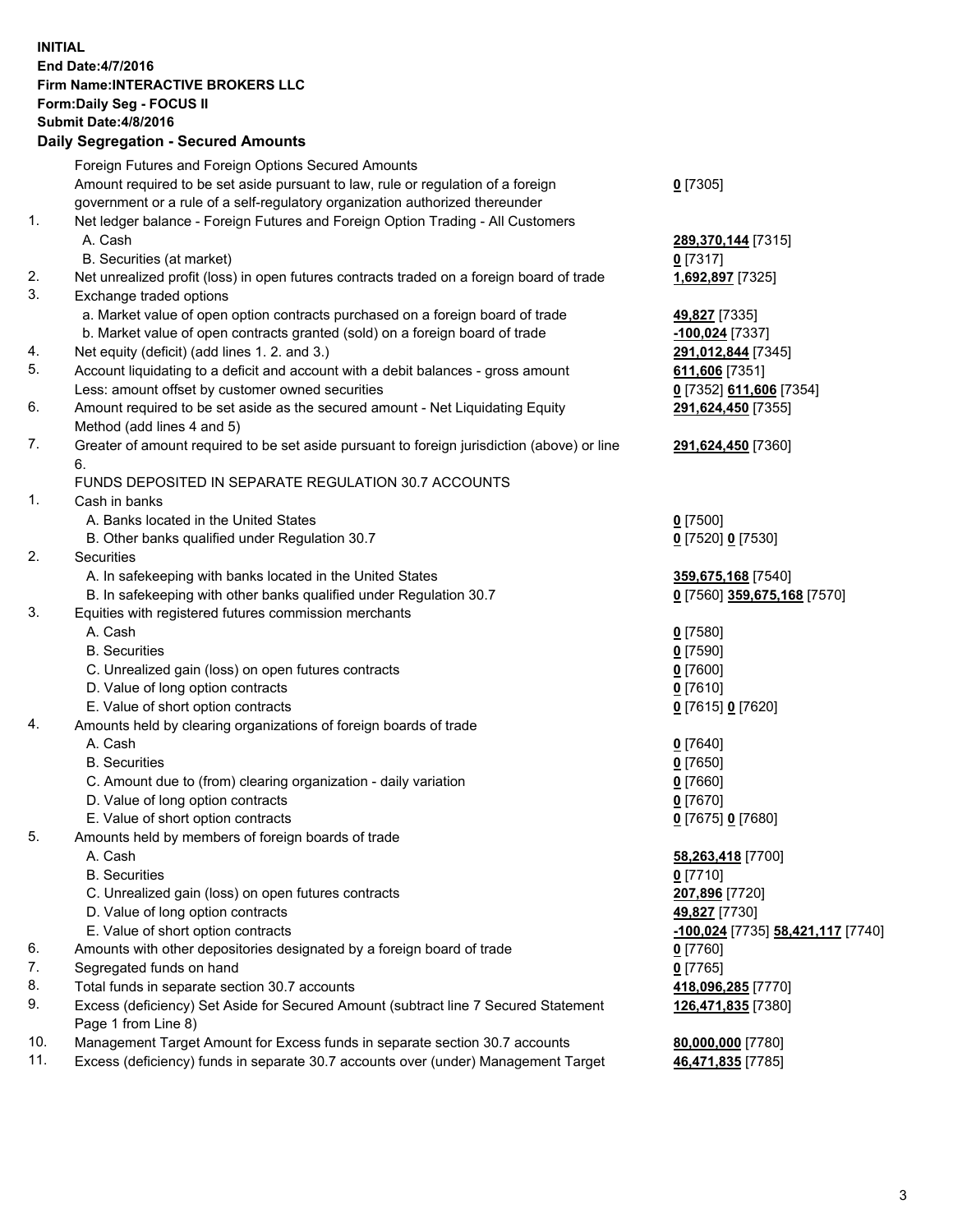**INITIAL End Date:4/7/2016 Firm Name:INTERACTIVE BROKERS LLC Form:Daily Seg - FOCUS II Submit Date:4/8/2016 Daily Segregation - Segregation Statement** SEGREGATION REQUIREMENTS(Section 4d(2) of the CEAct) 1. Net ledger balance A. Cash **2,746,558,971** [7010] B. Securities (at market) **0** [7020] 2. Net unrealized profit (loss) in open futures contracts traded on a contract market **-40,566,785** [7030] 3. Exchange traded options A. Add market value of open option contracts purchased on a contract market **118,625,291** [7032] B. Deduct market value of open option contracts granted (sold) on a contract market **-185,830,877** [7033] 4. Net equity (deficit) (add lines 1, 2 and 3) **2,638,786,600** [7040] 5. Accounts liquidating to a deficit and accounts with debit balances - gross amount **130,004** [7045] Less: amount offset by customer securities **0** [7047] **130,004** [7050] 6. Amount required to be segregated (add lines 4 and 5) **2,638,916,604** [7060] FUNDS IN SEGREGATED ACCOUNTS 7. Deposited in segregated funds bank accounts A. Cash **191,145,664** [7070] B. Securities representing investments of customers' funds (at market) **1,517,161,812** [7080] C. Securities held for particular customers or option customers in lieu of cash (at market) **0** [7090] 8. Margins on deposit with derivatives clearing organizations of contract markets A. Cash **116,410,694** [7100] B. Securities representing investments of customers' funds (at market) **1,074,967,664** [7110] C. Securities held for particular customers or option customers in lieu of cash (at market) **0** [7120] 9. Net settlement from (to) derivatives clearing organizations of contract markets **7,921,307** [7130] 10. Exchange traded options A. Value of open long option contracts **118,595,814** [7132] B. Value of open short option contracts **-185,801,433** [7133] 11. Net equities with other FCMs A. Net liquidating equity **0** [7140] B. Securities representing investments of customers' funds (at market) **0** [7160] C. Securities held for particular customers or option customers in lieu of cash (at market) **0** [7170] 12. Segregated funds on hand **0** [7150] 13. Total amount in segregation (add lines 7 through 12) **2,840,401,522** [7180] 14. Excess (deficiency) funds in segregation (subtract line 6 from line 13) **201,484,918** [7190] 15. Management Target Amount for Excess funds in segregation **155,000,000** [7194] **46,484,918** [7198]

16. Excess (deficiency) funds in segregation over (under) Management Target Amount Excess